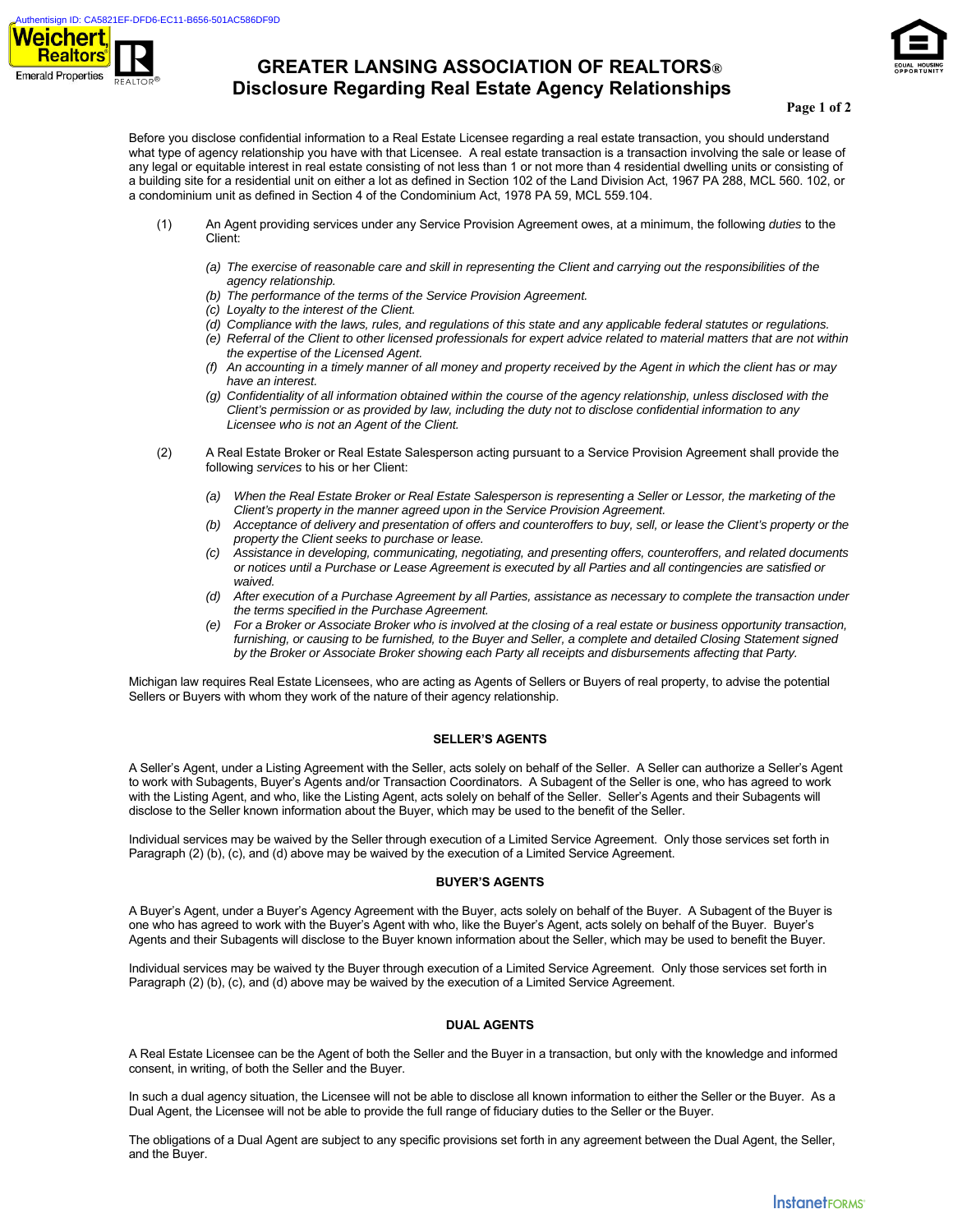

# **GREATER LANSING ASSOCIATION OF REALTORS® Disclosure Regarding Real Estate Agency Relationships**

**Page 2 of 2** 

## **TRANSACTION COORDINATOR**

A Transaction Coordinator is **a Licensee who is not acting as an Agent of either the Seller or the Buyer**, yet is providing services to complete a real estate transaction. The Transaction Coordinator is not an Agent for either Party and, therefore, owes no fiduciary duty to either Party.

### **DESIGNATED AGENCY**

A Buyer or Seller with a Designated Agency Agreement is represented only by Agents specifically named in the Agreement. Any Agents of the firm not named in the Agreement do not represent the Buyer or Seller. The name "Designated" Agent acts solely on behalf of his or her Client and may only share confidential information about the Client with the Agent's Supervisory Broker, who is also named in the Agreement. Other Agents in the firm have no duties to the Buyer or Seller and may act solely on behalf of another Party in the transaction.

#### **LICENSEE DISCLOSURE (Check one)**

I hereby disclose that the agency status of the Licensee named below is:

 **\_\_\_\_\_\_\_\_** Seller's Agent

Seller's Agent with a Limited Service Agreement

- **\_\_\_\_\_\_\_\_** Buyer's Agent
- Buyer's Agent with a Limited Service Agreement
- **\_\_\_\_\_\_\_\_** Dual Agent ✘
- **\_\_\_\_\_\_\_\_** Transaction Coordinator **(A Licensee who is not acting as an Agent of either the Seller or the Buyer.)**  None of the above

#### **AFFILIATED LICENSEE DISCLOSURE (Check one)**

- \_\_\_\_\_\_\_\_ Check here if acting as a Designated Agent. Only the Licensee's Broker and a named Supervisory Broker have the same agency relationship as the Licensee named below. If the other Party in a transaction is represented by an affiliated Licensee, then the Licensee's Broker and all named Supervisory Brokers shall be considered disclosed consensual Dual Agents.
- Check here if not acting as a Designated Agent. All affiliated Licensees have the same agency relationship as the Licensee named below. ✘

Further, this form was provided to the Buyer or Seller before disclosure of any confidential information.

| Eric Crandall          | 05/17/22 |  |
|------------------------|----------|--|
| Licensee Eric Crandall | Date     |  |
|                        |          |  |

Licensee Date Date is a state of the control of the control of the control of the control of the control of the

## **ACKNOWLEDGMENT**

By signing below, the Parties acknowledge that they have received and read the information in this Agency Disclosure Statement and acknowledge that this form was provided to them before the disclosure of any confidential information. THIS IS NOT A CONTRACT.

| Anthony Faulkner                                                    | 05/17/22 |
|---------------------------------------------------------------------|----------|
| Potential<br>$\blacksquare$ Buyer $\blacksquare$ Seller (check one) | Date     |
|                                                                     |          |
| ∃Buyer<br>Seller (check one)<br>Potential I                         | Date     |

**DISCLAIMER: this form is provided as a service of the Greater Lansing Association of REALTORS®. Please review both the form and details of the particular transaction to ensure that each section is appropriate for the transaction. The Greater Lansing Association of REALTORS® is not responsible for use or misuse of the form, for misrepresentation, or for warranties made regarding the form.**

©Copyright by Greater Lansing Association of REALTORS® (12/2017)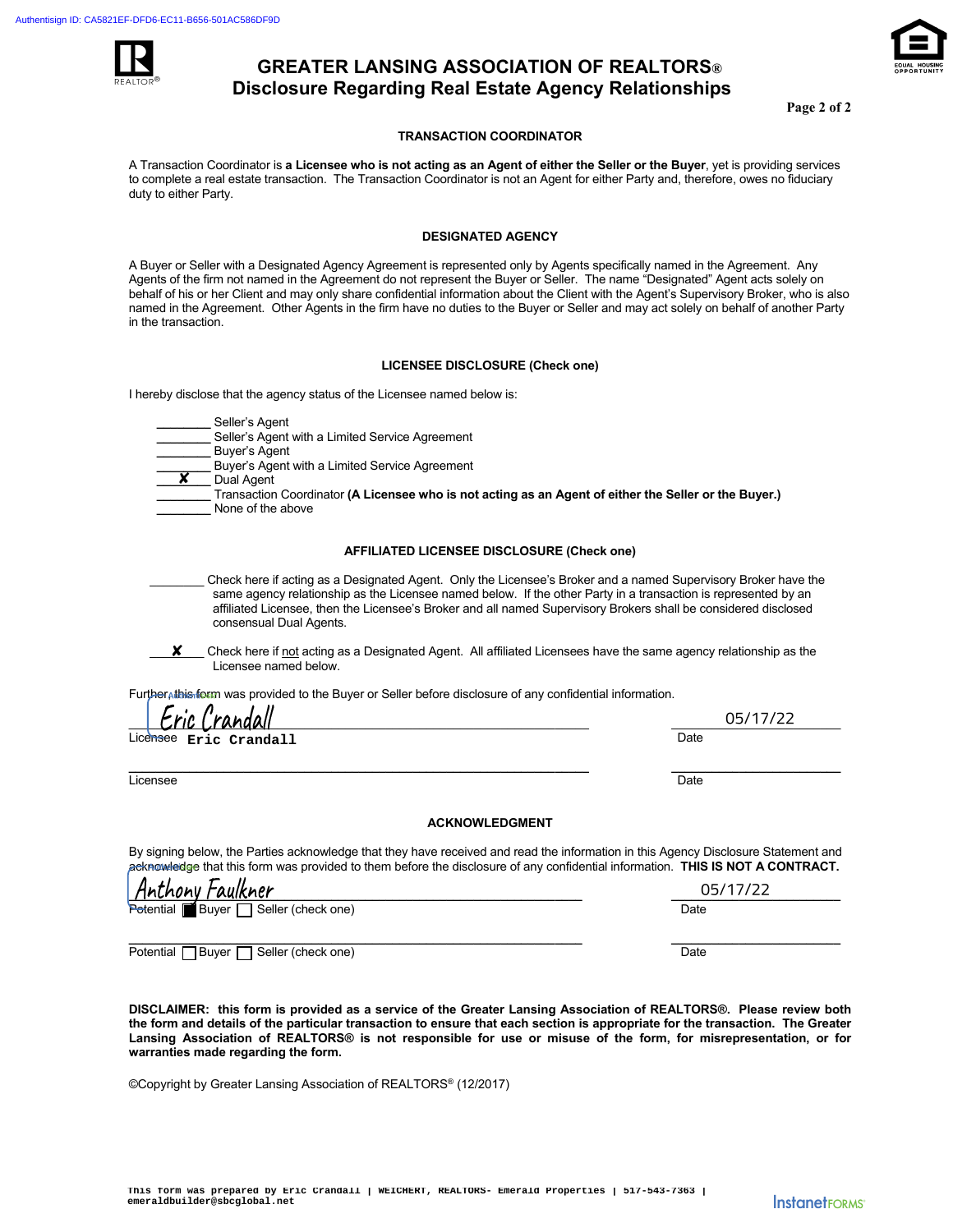Weichert. **Realtors Emerald Properties** 



Recommended to be signed before a showing but no later than prior to the writing and presentation of a Buy and Sell Agreement.

| Property Address: 332             | N Cochran Ave   |                                     |                       | Charlotte | МI                | 48813 |
|-----------------------------------|-----------------|-------------------------------------|-----------------------|-----------|-------------------|-------|
| Broker:<br><b>LISTING COMPANY</b> |                 | Weichert Realtors Emerald Propeties |                       |           |                   |       |
|                                   |                 |                                     | Seller(s):            |           | City of Charlotte |       |
| <b>Selling Agent:</b>             | Eric J Crandall |                                     | <b>Listing Agent:</b> |           | Eric J Crandall   |       |

# **Selling Real Estate Company Listing Real Estate Company**

One of the licensed agents associated with our brokerage firm, by contract, agreed to help you find and negotiate for property. At the time that you signed the Exclusive Buyer Agency Agreement, we explained to you that we also enter into exclusive agency relationships with Sellers to represent their interest in marketing their property. We also explained that, in the event you desire to negotiate for property listed by our company, we become a dual agent.

This notice is to inform you that we will be a dual agent on the above property in which you have expressed an interest. Although, in such a situation, we would certainly do everything possible not to favor the position of one party over the other, you and the Seller have different interests to assert during the process of negotiating. It is very important to us that your consent to this situation be an informed consent and that you fully understand that it would be inappropriate for us to represent one party to the disadvantage of the other. Selloric): <br> **Eric J Crandall Lesting Agent**<br> **Existing Agent**<br> **Existing Agent**<br> **Existing Agent**<br> **Existing Agent**<br> **Existing Real Estate Company** associated with<br>
circle agents associated with our brokenage<br> **Eric J C** 

Because of your earlier signed consent to this dual agency relationship, we are showing you the property with the understanding that we represent both the Buyer and Seller in this transaction and will not be an active negotiator for either party. However, we believe that we can still serve an important role as an intermediary, facilitator and/or mediator and want to be of service to both of you.

One of the licensed Agents associated with our brokerage firm obtained a listing on your property at the above address. From time to time, we also enter into exclusive agency relationships with persons to represent their interest in locating property such as yours. In the event that one of our Buyer Clients desires to negotiate for your property, we become a dual agent.

This notice is to inform you that we have been retained by a person who has expressed an interest in your property. Although, in such a situation we would certainly do everything possible not to favor the position of one party over the other, you and the Buyer have different interests to assert during the process of negotiating. It is very important to us that your consent to this situation be an informed consent and that you fully understand that it would be inappropriate for us to represent one party to the disadvantage of the other.

Because of your earlier signed consent to this dual agency relationship, we are going forward with a showing of your property with the understanding that we represent both the Buyer and Seller in this transaction and will not be an active negotiator for either party. However, we believe that we can still serve an important role as an intermediary, facilitator, and/or mediator and want to be of service to both of you.

Both parties understand and acknowledge that in connection with this transaction, the Broker shall have the right to collect a commission or fee from  $\boldsymbol{\mathsf{x}}$  SELLER; BUYER; or BOTH, (check one) and acknowledge that this has been disclosed.

The undersigned further acknowledge that we have read and understand the foregoing and have had the opportunity to consult with legal counsel, if so desired, before executing this Notification of Disclosed Dual Agency.

| -<br><u> Anthony Faulkner</u> | 05/17/22<br>ے ۔ |        |      |
|-------------------------------|-----------------|--------|------|
| <b>Buyer</b>                  | Date            | Seller | Date |
| <b>Buyer</b>                  | Date            | Seller | Date |

The Selling Agent, whose signature appears below, affirms that the Buyer has signed this Notification before signing any written offer to purchase the property. The Listing Agent, whose signature appears below, affirms that Seller has signed this Notification before reviewing any written offer from the Buyer.

| Eric Crandall                 | $05/17/2^-$ |                               |      |
|-------------------------------|-------------|-------------------------------|------|
| Selling Agent Eric J Crandall | Date        | Listing Agent Eric J Crandall | Date |

DISCLAIMER: This form is provided by the Greater Lansing Association of REALTORS® solely for the use of its Members. Those who use the form are expected to review both the form and the details of the<br>particular transaction misrepresentation, or warranties made in connection with the form.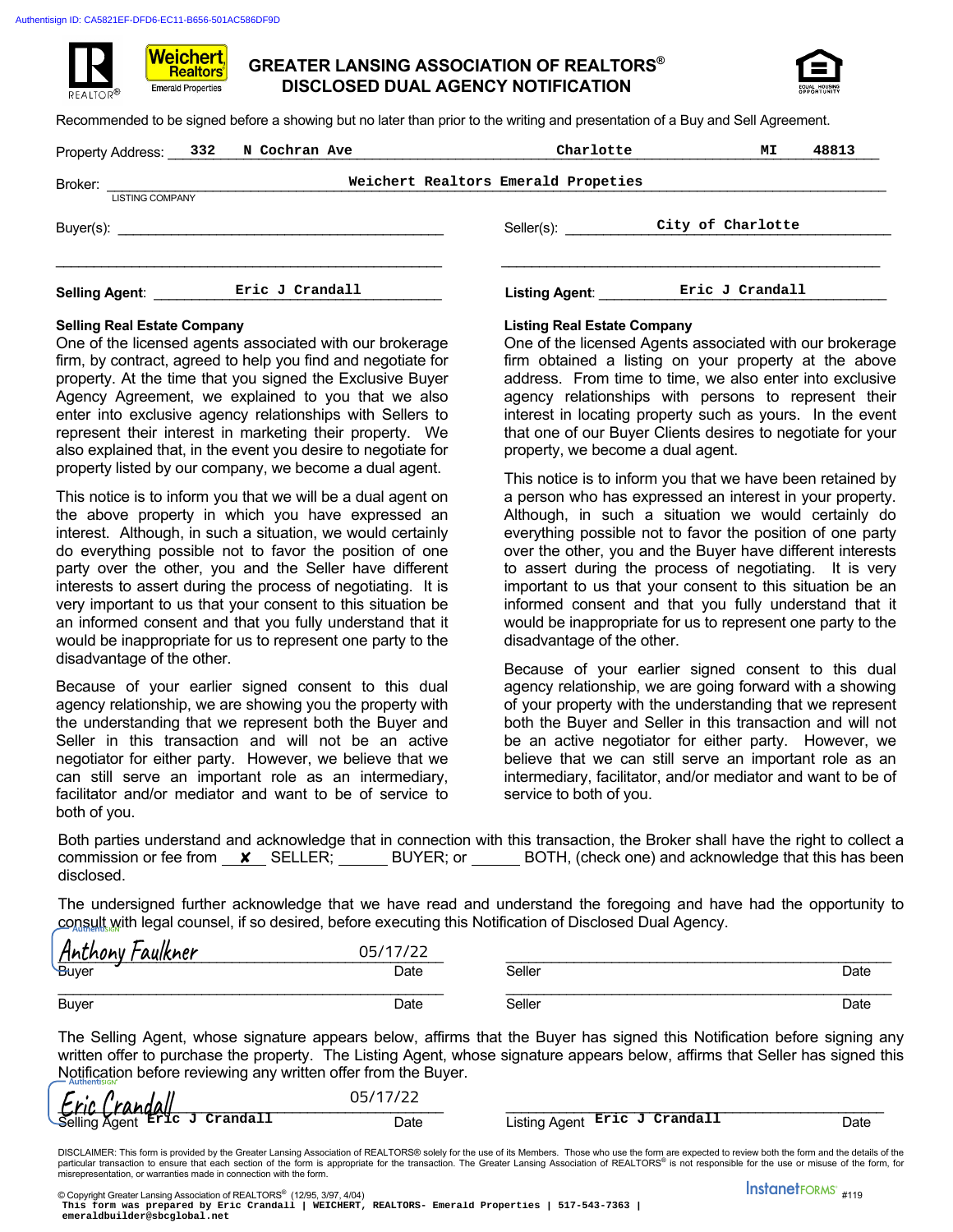Authentisign ID: CA5821EF-DFD6-EC11-B656-501AC586DF9D

## **Weichert,**<br>Realtors GREATER LANSING ASSOCIATION OF REALTORS® **Emerald Properties PURCHASE AGREEMENT**  REALTOR<sup>®</sup>



| Selling Office: Weichert Realtors, Emerald Properties<br>Selling REALTOR®: Eric J Crandall<br>Selling REALTOR®'s Email Address: emeraldbuilder@sbcglobal.net<br>Selling REALTOR®'s Phone: 517-204-3945 cell<br>Listing Office: Weichert Realtors Emerald Propeties<br>Listing REALTOR®: same same<br>Listing REALTOR®'s Phone: 517-534-7363 office<br>BUYER offers to purchase from SELLER the following:<br><b>PROPERTY</b> situated in the City of Charlotte Twp. of City<br>1.<br>County of Eaton Michigan,<br>located at: 332 N. Cochran Ave. Charlotte<br>and legally described as:<br>LOTS 8 & 9. THAT PART OF LOT 5, COM AT SW COR. OF SEC. 7, N 14 FT., E 9 RODS 9 1/2 LKS., S | Selling Broker $\#$ 973<br>License # $6502351333$<br>Listing Broker # $\frac{1}{2}$<br>facsimile: 517-543-7220 |
|----------------------------------------------------------------------------------------------------------------------------------------------------------------------------------------------------------------------------------------------------------------------------------------------------------------------------------------------------------------------------------------------------------------------------------------------------------------------------------------------------------------------------------------------------------------------------------------------------------------------------------------------------------------------------------------|----------------------------------------------------------------------------------------------------------------|
|                                                                                                                                                                                                                                                                                                                                                                                                                                                                                                                                                                                                                                                                                        |                                                                                                                |
|                                                                                                                                                                                                                                                                                                                                                                                                                                                                                                                                                                                                                                                                                        |                                                                                                                |
|                                                                                                                                                                                                                                                                                                                                                                                                                                                                                                                                                                                                                                                                                        |                                                                                                                |
|                                                                                                                                                                                                                                                                                                                                                                                                                                                                                                                                                                                                                                                                                        |                                                                                                                |
|                                                                                                                                                                                                                                                                                                                                                                                                                                                                                                                                                                                                                                                                                        |                                                                                                                |
|                                                                                                                                                                                                                                                                                                                                                                                                                                                                                                                                                                                                                                                                                        |                                                                                                                |
|                                                                                                                                                                                                                                                                                                                                                                                                                                                                                                                                                                                                                                                                                        |                                                                                                                |
|                                                                                                                                                                                                                                                                                                                                                                                                                                                                                                                                                                                                                                                                                        |                                                                                                                |
|                                                                                                                                                                                                                                                                                                                                                                                                                                                                                                                                                                                                                                                                                        |                                                                                                                |
|                                                                                                                                                                                                                                                                                                                                                                                                                                                                                                                                                                                                                                                                                        |                                                                                                                |
|                                                                                                                                                                                                                                                                                                                                                                                                                                                                                                                                                                                                                                                                                        |                                                                                                                |
|                                                                                                                                                                                                                                                                                                                                                                                                                                                                                                                                                                                                                                                                                        |                                                                                                                |
|                                                                                                                                                                                                                                                                                                                                                                                                                                                                                                                                                                                                                                                                                        |                                                                                                                |
|                                                                                                                                                                                                                                                                                                                                                                                                                                                                                                                                                                                                                                                                                        |                                                                                                                |
| 14 FT., W TO BEG. O. P. BLOCK 5 CITY OF CHARLOTTE                                                                                                                                                                                                                                                                                                                                                                                                                                                                                                                                                                                                                                      |                                                                                                                |
| MLS #(s) 264939 Permanent Parcel #(s): 23-200-000-005-080-00                                                                                                                                                                                                                                                                                                                                                                                                                                                                                                                                                                                                                           |                                                                                                                |
| and controls; garage door opener and controls; attached work benches; all attached shelving; stationary outdoor grills; all support equipment for<br>in-ground pools; detached storage buildings; fireplace doors and screens; built-in appliances; mail box; all plantings; underground sprinkling<br>system, water pumps and timers; fences; awnings; basketball hoop; outdoor play equipment; fuel (unless metered) and fuel tanks (unless<br>rented).<br><b>EXCEPTIONS OR ADDITIONS:</b><br>See provision 3. B. page 2                                                                                                                                                             |                                                                                                                |
|                                                                                                                                                                                                                                                                                                                                                                                                                                                                                                                                                                                                                                                                                        | 05/18/22                                                                                                       |
| <b>PRICE:</b> The purchase price will be $\frac{$10,000.00}{\sqrt{100}}$<br>2.<br>Ten Thousand<br>Dollars)                                                                                                                                                                                                                                                                                                                                                                                                                                                                                                                                                                             |                                                                                                                |
| A. This offer                                                                                                                                                                                                                                                                                                                                                                                                                                                                                                                                                                                                                                                                          |                                                                                                                |
|                                                                                                                                                                                                                                                                                                                                                                                                                                                                                                                                                                                                                                                                                        |                                                                                                                |
| is NOT Contingent upon the Sale or Close of another property                                                                                                                                                                                                                                                                                                                                                                                                                                                                                                                                                                                                                           |                                                                                                                |
|                                                                                                                                                                                                                                                                                                                                                                                                                                                                                                                                                                                                                                                                                        |                                                                                                                |
| 3.<br><b>B. OTHER PROVISIONS:</b>                                                                                                                                                                                                                                                                                                                                                                                                                                                                                                                                                                                                                                                      |                                                                                                                |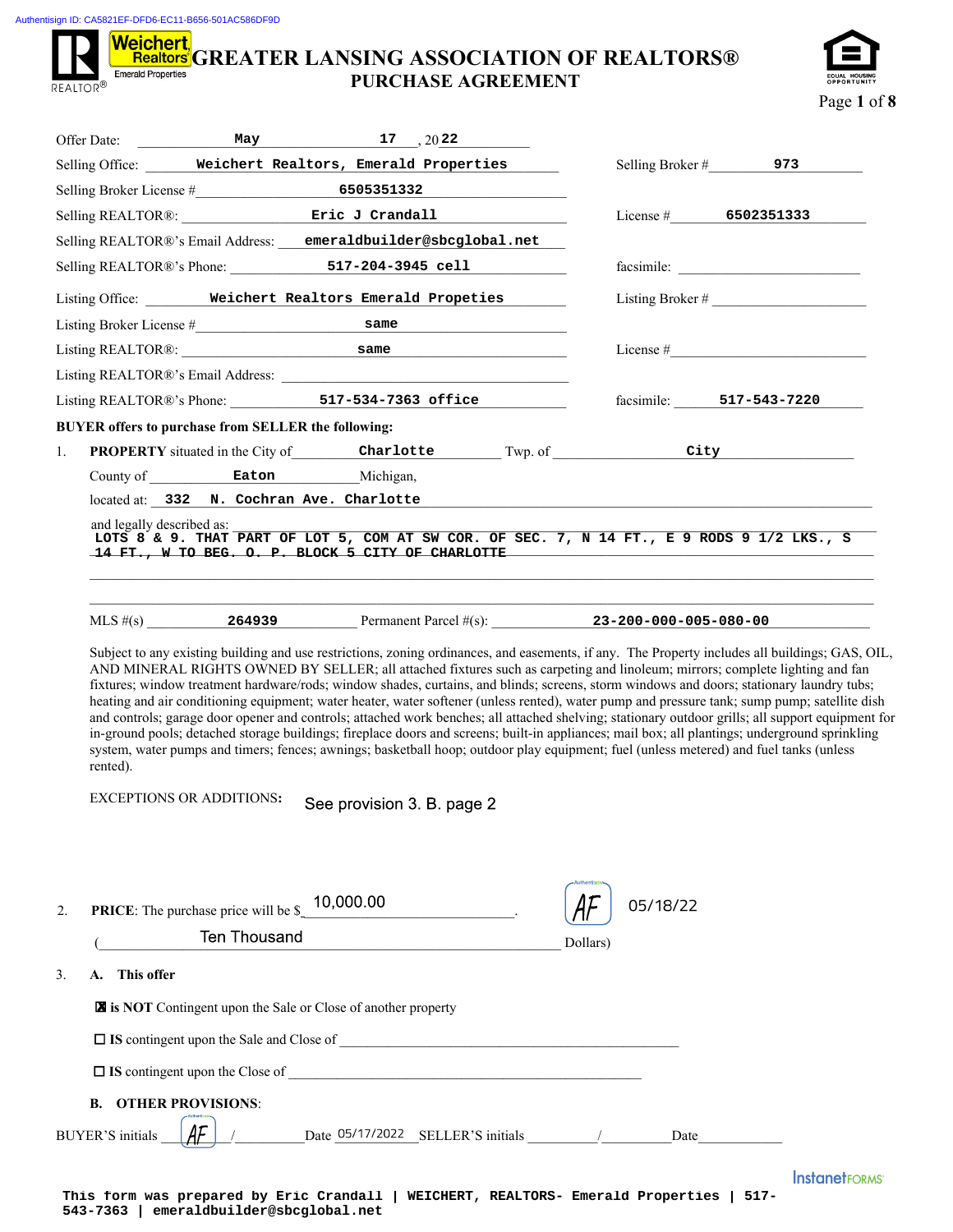

Page **2** of **8**

| 332 | Cochran Ave. Charlotte<br>N. | _____ | Charlotte<br>. |
|-----|------------------------------|-------|----------------|
|-----|------------------------------|-------|----------------|

Property Address

## **B. OTHER PROVISIONS CONTINUED:**

<u>This offer contingent on zoning approval for use as a parking fot. Closing with </u> 05/18/22 zoring approvais.

Buyer will have the right to assign this agreement and take title in a business entity to be named before closing.

4. **METHOD OF PAYMENT**: ALL MONIES MUST BE PAID IN U.S. FUNDS IN THE FORM OF CERTIFIED CHECK, CASHIER'S CHECK, OR BANK TRANSFER. The purchase will be completed by the following method:

**CASH**. The full purchase price upon delivery of a warranty deed ✘

 **NEW MORTGAGE**. The full purchase price upon delivery of a warranty deed. This Agreement is contingent on BUYER'S ability to obtain a \_\_\_\_\_\_\_\_\_\_\_\_\_\_\_\_\_\_\_\_\_\_\_ \_\_\_\_\_\_\_\_\_\_\_\_\_\_ year mortgage in the amount of \$\_\_\_\_\_\_\_\_\_\_\_\_\_\_\_\_\_\_\_\_\_\_\_ or \_\_\_\_\_\_\_\_ % of the sale price

**EDEUTER'S** acceptance of this Agreement. **IBUYER** will formally apply for loan within **business** days after SELLER'S acceptance of this Agreement.

BUYER has formally applied for a mortgage loan and is conditionally preapproved.

If BUYER fails to deliver to SELLER acceptable evidence of formal loan approval for the above designated property on or before SELLER may cancel this Agreement. Sale will be completed upon delivery of a warranty deed.

 **LAND CONTRACT** (BUYER and SELLER to sign a Greater Lansing Association of REALTORS® Land Contract current version, or other form specified here: \_\_\_\_\_\_\_\_\_\_\_\_\_\_\_\_\_\_\_\_\_\_\_\_\_\_\_\_\_\_\_\_\_). BUYER will pay a \$\_\_\_\_\_\_\_\_\_\_\_\_\_\_\_\_\_\_\_\_\_\_\_\_\_\_\_\_ down payment and monthly installments (principal and interest) of \$\_\_\_\_\_\_\_\_\_\_\_\_\_\_\_\_\_\_\_\_\_\_\_\_\_\_ or more, including annual interest of %, beginning days after Closing; and in addition:

 $\Box$  1/12 of SELLER'S estimate of annual real estate taxes and insurance will be paid by BUYER each month by: add back escrow;

**OR**

□ Real estate taxes and insurance will be paid by BUYER.

BUYER will pay the entire balance within \_\_\_\_\_\_\_\_\_ years after Closing.

 **MORTGAGE ASSUMPTION or LAND CONTRACT ASSIGNMENT**. Provided that mortgage or land contract is assumable by BUYER:

 $\Box$  Delivery of Warranty deed subject to BUYER'S  $\Box$  Formal  $\Box$  Informal Assumption of existing mortgage

**OR** 

□ Assignment of SELLER'S interest in land contract.

BUYER to pay the difference of approximately \$ between purchase price and balance of mortgage/land contract and to assume responsibility for monthly payments of \$ \_\_\_\_\_\_\_\_\_\_\_\_\_\_\_\_\_\_\_\_\_ including interest at \_\_\_\_\_\_\_\_\_% yearly, which is \_\_\_\_\_ fixed variable. BUYER WILL REIMBURSE SELLER FOR ANY FUNDS HELD IN ESCROW.

## 5**. SELLER CONCESSIONS**:

 $\Box$  SELLER agrees to pay up to  $\degree$  of the purchase price or up to \$ dollars at the closing to be used toward any of the following: BUYER'S closing costs, discount points, home warranty, or any other costs that conform with lender guidelines.

□ No SELLER Concessions requested.

BUYER'S initials  $\begin{vmatrix} \mathbf{A} \mathbf{F} \end{vmatrix}$  / Date 05/17/2022 SELLER'S initials / Date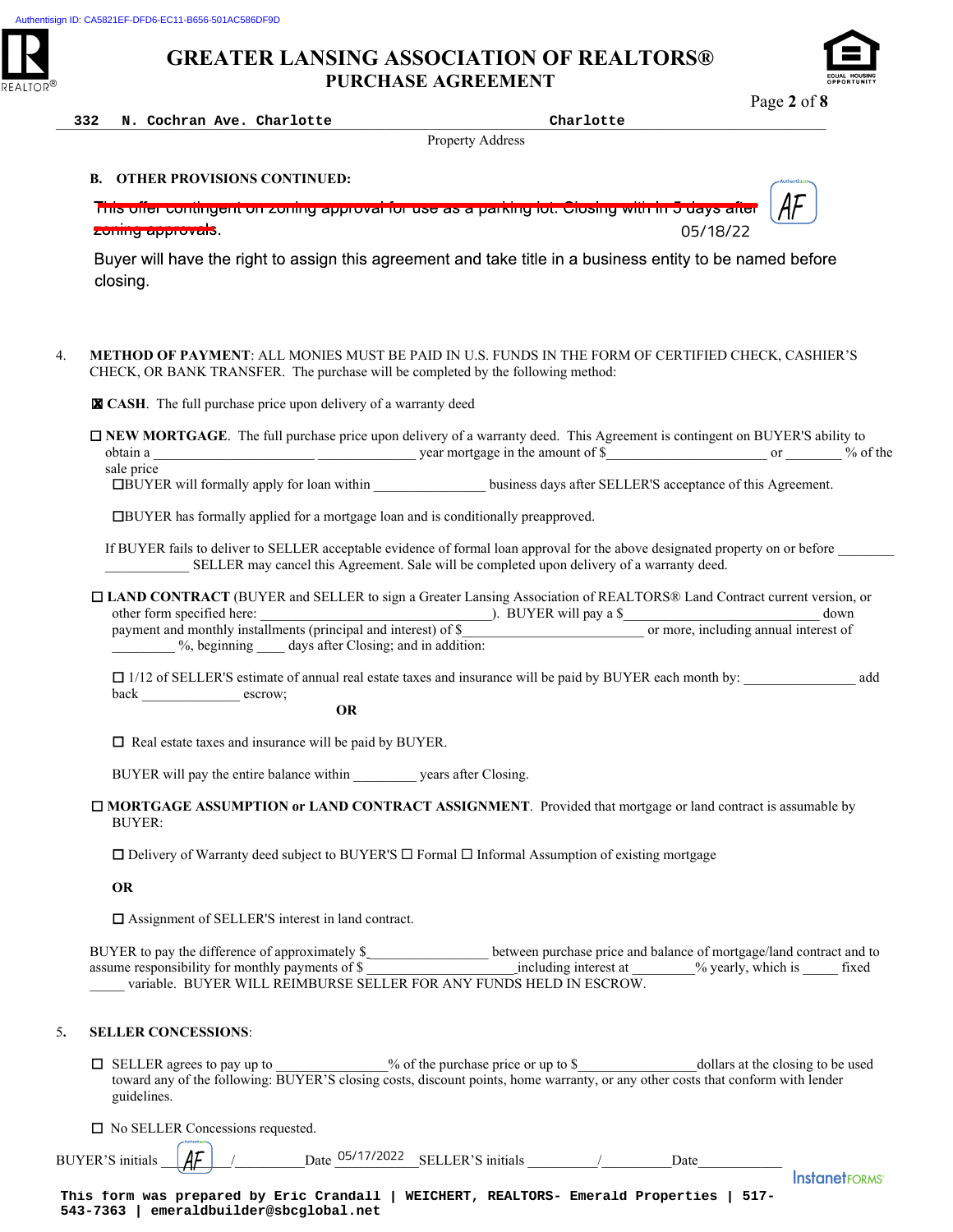



Page **3** of **8**

**332 N. Cochran Ave. Charlotte Charlotte**

Property Address

6. **PRORATED ITEMS**: Rents, association fees, insurance (if assigned) as well as interest on any existing land contract, mortgage, water and sewer bills or other lien assumed or to be paid by the BUYER, will be prorated to the date of Closing.

ADDITIONAL ITEMS**:** 

**7. ASSESSMENTS:** (Defined as one-time unique charge from Tax Authority with an end balance) All special assessments for the property which have become a lien on the property on or before the date of Closing, shall be paid by the SELLER, provided, however, that in the event a special assessment is payable in installments, current and future installments shall be

 $\square$  paid by BUYER.  $\times$  paid in full by SELLER at closing;

EXCEPTIONS:

Ī

\*Special Assessments are not items like street lights, Fire Department, or items that may be ongoing with no end balance .

8. **PROPERTY TAXES** WILL BE TREATED AS IF THEY COVER THE CALENDAR YEAR in which they are first billed. TAXES first billed in years prior to year of Closing will be paid by SELLER without proration. TAXES first billed in the year of Closing will be prorated using the tax bill amounts less any assessments included in the tax bills so that SELLER will pay taxes from the first of the year through the day prior to Closing date; and BUYER will pay taxes for the balance of the year, including the date of Closing. If any bill for Taxes is not issued as of the date of Closing, the then current taxable value and tax rate and any administrative fee will be substituted and prorated.

## 9. **A**. **INSPECTIONS**

 $\Box$  This offer is contingent upon satisfactory inspection(s) of the property, including but not limited to:

 $\Box$  plumbing  $\Box$  heating  $\Box$  electrical  $\Box$  structural  $\Box$  pest  $\Box$  radon  $\Box$  other

at BUYER'S expense, by licensed contractor(s) and/or inspector(s) of BUYER'S choice. If the property is damaged as a result of the inspection or testing, BUYER assumes responsibility to restore the property to its former condition or to compensate SELLER accordingly. BUYER has business days after this Agreement is fully executed to obtain the inspections (the "Inspection Period"). Upon expiration of the Inspection Period, BUYER shall have three (3) business days to remove all Inspection contingencies; request a price reduction; request that SELLER make certain repairs; or cancel the Purchase Agreement (with BUYER's earnest money deposit to be returned in full). If BUYER does not request a price reduction or repairs during the three (3) business day period, the Purchase Agreement is fully enforceable as originally agreed. If during the three (3) business day period BUYER does request a price reduction or repairs by SELLER, SELLER shall have three (3) business days to accept or reject BUYER's request for a price reduction or repairs. Failure of SELLER to respond within the three (3) business days is a rejection of BUYER's request. If SELLER accepts Buyer's request, the Purchase Agreement will be automatically modified accordingly, and the parties will be bound. If SELLER does not accept BUYER's request, BUYER will have 24 hours after the expiration of the three-day period to terminate the Purchase Agreement with BUYER's earnest money deposit to be returned to BUYER in full.

 BUYER acknowledges that it has been recommended that a licensed contractor(s) and/or inspector(s) of BUYER'S choice be retained to inspect the property. Contrary to Broker's recommendation, BUYER DOES NOT DESIRE TO OBTAIN AN INSPECTION OF THE PROPERTY.

BUYER IS NOT RELYING ON ANY REPRESENTATION OR STATEMENT MADE BY SELLER OR ANY REAL ESTATE SALESPERSON/BROKER REGARDING ANY ASPECT OF THE PROPERTY OR THIS SALE, EXCEPT AS MAY BE EXPRESSLY SET FORTH IN THIS AGREEMENT, A WRITTEN AMENDMENT TO THIS AGREEMENT OR ANY WRITTEN DISCLOSURE STATEMENT. **EXAMPLE SETTLE SETTLE SETTLE SETTLE SETTLE SETTLE SETTLE SUVER IS NOT RELYING ON ANY REPRESEN SALESPERSON/BROKER REGARDING ANY ASSET FORTH IN THIS AGREEMENT, A WRITTE STATEMENT.<br>
If BUYER fails to obtain any inspection(s)** 

**If BUYER fails to obtain any inspection(s) or fails to notify SELLER's agent, in writing, within the time frame specified that BUYER is dissatisfied with any inspection(s), and/or research and discovery of information pertinent to the property, this Agreement shall be binding without regard to said inspection(s).** 

### **B. WELL AND SEPTIC:**

 This property requires mandatory Well and Septic Inspections. BUYER and SELLER acknowledge that SELLER is required to perform, and pay for a Point of Sale Mandatory Well and Septic inspections on the above-named property.

X This property does not require mandatory Well and Septic Inspections.

| BUYER | ΔC<br> |  | 05/17<br>72022<br>Date | FER'S initials<br><b>SEL</b> |  | Jate |
|-------|--------|--|------------------------|------------------------------|--|------|
|-------|--------|--|------------------------|------------------------------|--|------|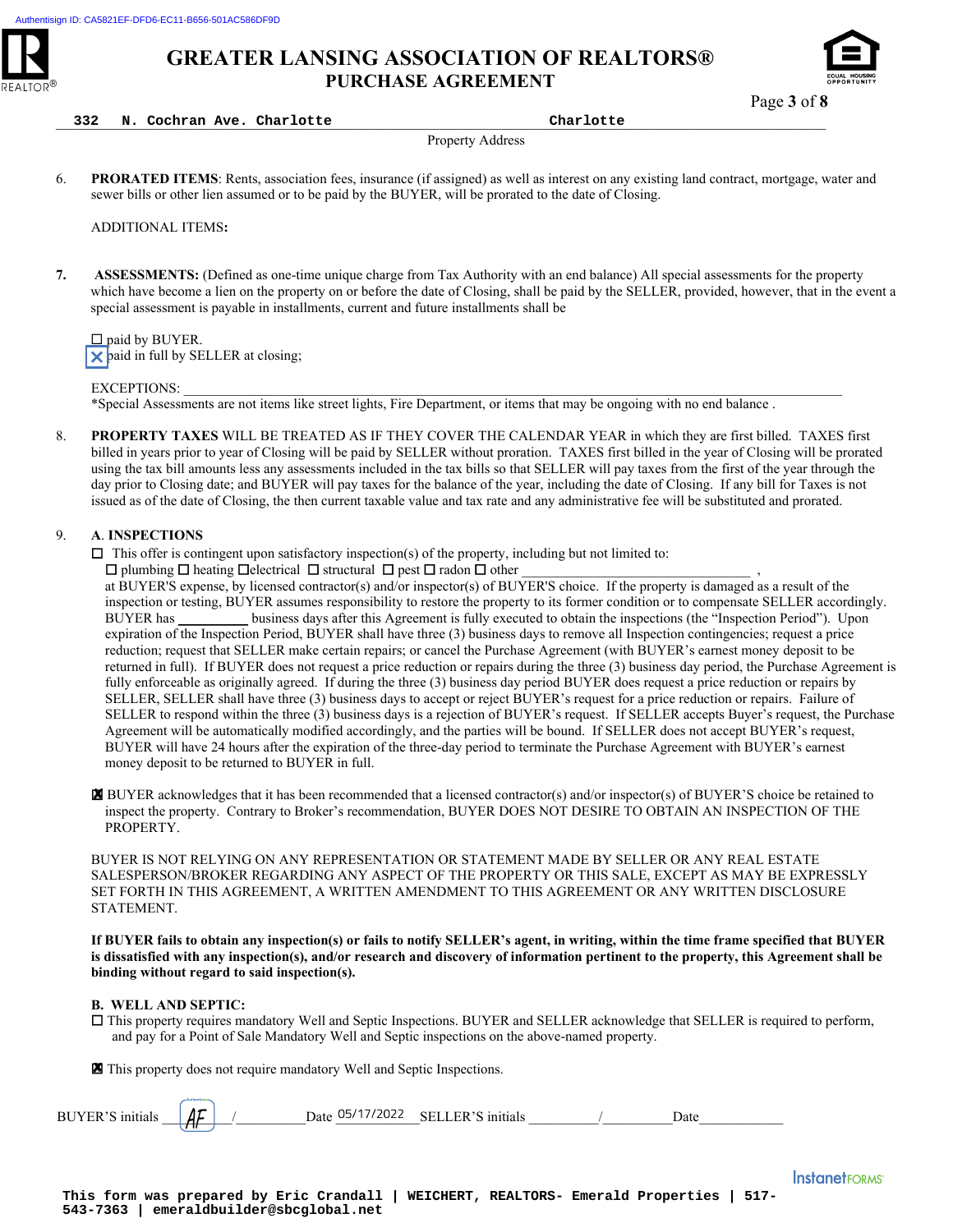



\_\_\_\_\_\_\_\_\_\_\_\_\_\_\_\_\_\_\_\_\_\_\_\_\_\_\_\_\_\_\_\_\_\_\_\_\_\_\_\_\_\_\_\_\_\_\_\_\_\_\_\_\_\_\_\_\_\_\_\_\_\_\_\_\_\_\_\_\_\_\_\_\_\_\_\_\_\_\_\_\_\_\_\_\_\_\_\_\_\_\_\_\_\_\_\_\_\_\_\_\_\_\_\_\_\_\_\_\_\_ **332 N. Cochran Ave. Charlotte Charlotte**

Property Address

## **WELL AND SEPTIC Continued:**

**This Offer:** □ IS contingent on a satisfactory Well and Septic Inspection at BUYER'S expense, by licensed contractor(s) and/or inspector(s) of BUYER'S choice. If the property is damaged as a result of the inspection or testing, BUYER assumes responsibility to restore the property to its former condition or to compensate SELLER accordingly. BUYER has the right to terminate this Agreement if BUYER is not satisfied with the results of the inspections by giving SELLER written notice within business days after this Agreement is fully executed. □ is NOT contingent on a satisfactory Well and Septic Inspection

**C. LEAD PAINT DISCLOSURE/INSPECTION** (For residential housing built prior to 1978 only):

BUYER acknowledges that prior to signing this Agreement, BUYER has received the HUD/EPA pamphlet *Protect Your Family From Lead in Your Home* and has received a copy of the *Lead-based Paint SELLERs Disclosure Form* completed by the SELLER on land only, the terms of which shall be part of this Agreement.

BUYER also agrees (check one below):

 BUYER shall have \_\_\_\_\_\_\_\_\_\_\_\_\_\_\_ days after the date of this Agreement to conduct an inspection of the property for the presence of lead-based paint and/or lead-based paint hazards. (Federal regulations require a 10-day period or other mutually agreed upon period of time.) If BUYER is not satisfied with the results of this inspection, upon notice from BUYER to SELLER within this period, this Agreement shall terminate and any deposit shall be refunded to BUYER.

 BUYER hereby waives his/her opportunity to conduct a risk assessment or inspection for the presence of lead-based paint and/or lead-based paint hazards.

## 10. **CLOSING COSTS:**

**A. BUYER WILL PAY FOR** transfer fees on mortgage assumptions; recording of deed and/or security instruments; attorney's opinion and/or services for BUYER; mortgage closing costs required by lender including mortgage title insurance, appraisal, title company closing fees, all inspections; rezoning; soil borings; franchise agreements; use permits; drain and /or other easements; rights-of-way; and  $\Box$  stake or  $\Box$ mortgage report survey (if a survey is required for title insurance, or is requirement by BUYER'S Lender, it will be at the BUYER'S expense). **EXECRET ENDERGY IN the USE CONSULTER CONSULTER Distorter Form completed by the SELLER consults and the SELER CONSULTER SHOWS (WELF AND THE SELECT CONSULTER SHOWS (WELF AND THE SELECT CONSULTER SHOWS (WELF AND THE SELECT C** 

EXCEPTIONS:

- **B. SELLER shall provide**, at SELLER's expense, to the BUYER an Owner's Policy of Title Insurance.
	- **X** With standard exceptions
	- Without standard exceptions
	- Enhanced/Extended Coverage

in the amount of the sale price; all costs required to convey clear title; title company closing fees if closing in cash, land contract, VA, or seller funded purchase money mortgage transaction; all transfer taxes on deed; preparation of deed, land contract, and security instruments; and other documents necessary to convey clear title.

### EXCEPTIONS/ADDITIONS:

BUYER retains the right to select the provider of mortgage title insurance. If different title agencies are issuing the owners and mortgage title policies SELLER agrees to pay any and all fees to the agency issuing the owners policy except for the actual cost of recording the deed. BUYER agrees to pay any and all fees to title agency issuing the mortgage policy.

- 11. **PROPERTY INSURANCE:** SELLER shall be responsible for fire and extended coverage insurance on the property until sale is closed.
- 12. **CLOSING**: Sale will be closed on **OR** before  $\frac{1}{2}$  une 15 Agreement. If title defects exist, SELLER will have 30 days after receiving written notice to remedy the defects. After the 30 days, SELLER will refund the deposit in full termination of this Agreement if title defects have not been remedied. **2022** unless amended by written addendum to this
- 13. **POSSESSION**: SELLER will give possession as follows:

**X** Immediately at closing

BUYER'S initials  $\|AF\| \leq \|AF\|$  Date  $\frac{05}{17/2022}$  SELLER'S initials  $\|$ 

**This form was prepared by Eric Crandall | WEICHERT, REALTORS- Emerald Properties |**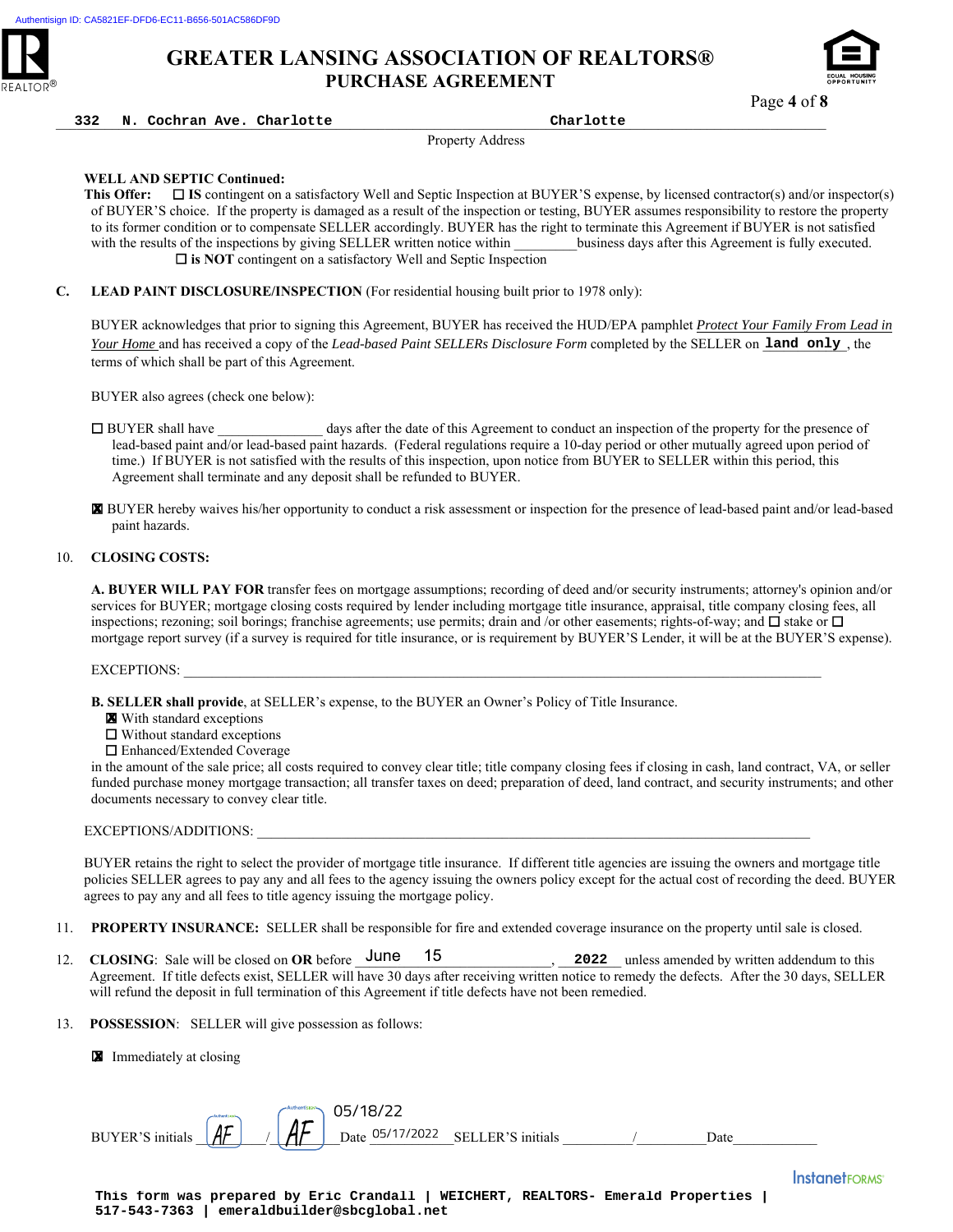



Page **5** of **8**

\_\_\_\_\_\_\_\_\_\_\_\_\_\_\_\_\_\_\_\_\_\_\_\_\_\_\_\_\_\_\_\_\_\_\_\_\_\_\_\_\_\_\_\_\_\_\_\_\_\_\_\_\_\_\_\_\_\_\_\_\_\_\_\_\_\_\_\_\_\_\_\_\_\_\_\_\_\_\_\_\_\_\_\_\_\_\_\_\_\_\_\_\_\_\_\_\_\_\_\_\_\_\_\_\_\_\_\_\_\_ **332 N. Cochran Ave. Charlotte Charlotte**

Property Address

## **POSSESSION continued:**

 SELLER to occupy the property; it will be vacated no later than \_\_\_\_\_\_\_\_\_\_ days after Closing. At Closing, SELLER will pay BUYER the total sum of \$ Closing date through the agreed surrender date. Charges for unused days will be reimbursed to SELLER upon vacating. SELLER is responsible for utilities and any repairs of damage caused to the property by SELLER after Closing and before vacating. If tenants occupy the property, then:

- $\Box$  SELLER will cause the tenants to vacate the property before closing.
- $\Box$  BUYER will take the property subject to the rights of the tenants.

**SELLER is responsible for removal of all rubbish, personal items, trash/debris, and property shall be broom swept/cleaned**.

## 14. **SELLER'S DISCLOSURE**:

BUYER acknowledges that a SELLER's Disclosure Statement has been provided to BUYER.

 SELLER shall provide BUYER with a SELLER's Disclosure Statement with SELLER's acceptance of this offer. Pursuant to the SELLER Disclosure Act, MCL 559.951, et seq., BUYER will have 72 hours after delivery of the disclosure statement to terminate this Agreement by delivery of a written notice to SELLER or SELLER's agent.

- 15. **RELEASE:** BUYER and SELLER acknowledge that neither Listing Broker nor Selling Broker, nor their respective agents, have made any representations concerning the condition of the property covered by this Agreement or the marketability of title, and BUYER and SELLER release the Listing Broker and Selling Broker and their respective agents, with respect to all claims arising out of or related to this Agreement, any addendums or counteroffers; all claims arising from any purported representations as to the physical and environmental condition of the property covered by this Agreement or the marketability of title; and all claims arising from any special assessments and/or utility bills which have been or may in the future be charged against the property covered by this Agreement and, in addition, agree to indemnify and hold harmless the Listing Broker and Selling Broker and their respective agents from any and all claims related to those matters.
- 16. **PROPERTY CONDITION**: BUYER has personally inspected the property and has reviewed the information contained in any written disclosure statement provided by SELLER and BUYER agrees to accept the property **"AS IS"** in its present condition. BUYER IS NOT RELYING ON ANY REPRESENTATION OR STATEMENT MADE BY SELLER OR ANY REAL ESTATE SALESPERSON/BROKER REGARDING ANY ASPECT OF THE PROPERTY OR THIS SALE OTHER THAN EXPRESS REPRESENTATIONS IN THIS AGREEMENT, ANY ADDENDUM(S) OR STATEMENTS CONTAINED IN ANY WRITTEN DISCLOSURE STATEMENT. BUYER ACKNOWLEDGES THAT ALL INFORMATION PROVIDED BY THE GREATER LANSING ASSOCIATION OF REALTORS® LINESIDE IS DEEMED ACCURATE BUT IS NOT GUARANTEED OR WARRANTED.
- 17. **FINAL WALK-THROUGH:** Buyer reserves right to walk through property within 48 hours prior to closing to confirm all terms of this Agreement have been met.
- 18**. PROFESSIONAL ADVICE**: Broker advises BUYER to seek legal, tax, environmental, and other appropriate professional advice relating to this transaction. Broker does not make any representations or warranties with respect to the advisability of, or the legal effect of this transaction.

 BUYER acknowledges that it has been recommended that an attorney be retained to review the marketability of title and all Closing documents including the Greater Lansing Association of REALTORS® Closing Agreement form and to determine that the terms of this Agreement have been met.

|                     | Documents of transaction to be reviewed by: |           |     |
|---------------------|---------------------------------------------|-----------|-----|
| Attorney '<br>Name: |                                             | Telenhone |     |
| ddress.             |                                             |           | ʻax |

**OR** 

BUYER acknowledges that, contrary to recommendation, BUYER DOES NOT DESIRE TO RETAIN AN ATTORNEY.

- 19. **SQUARE FOOTAGE:** Parties agree any square footage stated in the MLS are estimates only and should not be relied upon, but should be verified by the parties.
- 20. **HOME PROTECTION PLAN:** BUYER and SELLER have been informed that home protections plans may be available. Such plans may provide additional protection and benefit to the parties. **EX** BUYER acknowledges that, contrary to recomments<br>19. **SQUARE FOOTAGE:** Parties agree any square f<br>verified by the parties.<br>20. **HOME PROTECTION PLAN:** BUYER and SE<br>provide additional protection and benefit to the part<br>

BUYER'S initials  $\underline{\mathbf{A}}$  / \_\_\_\_\_\_\_\_\_\_Date  $\underline{\mathbf{0}^{5/17/2022}}$  SELLER'S initials \_\_\_\_\_\_\_/ \_\_\_\_\_\_\_Date\_\_\_\_\_\_\_\_\_\_\_\_\_\_\_\_\_ |nstanetFORMS'

**This form was prepared by Eric Crandall | WEICHERT, REALTORS- Emerald Properties | 517-**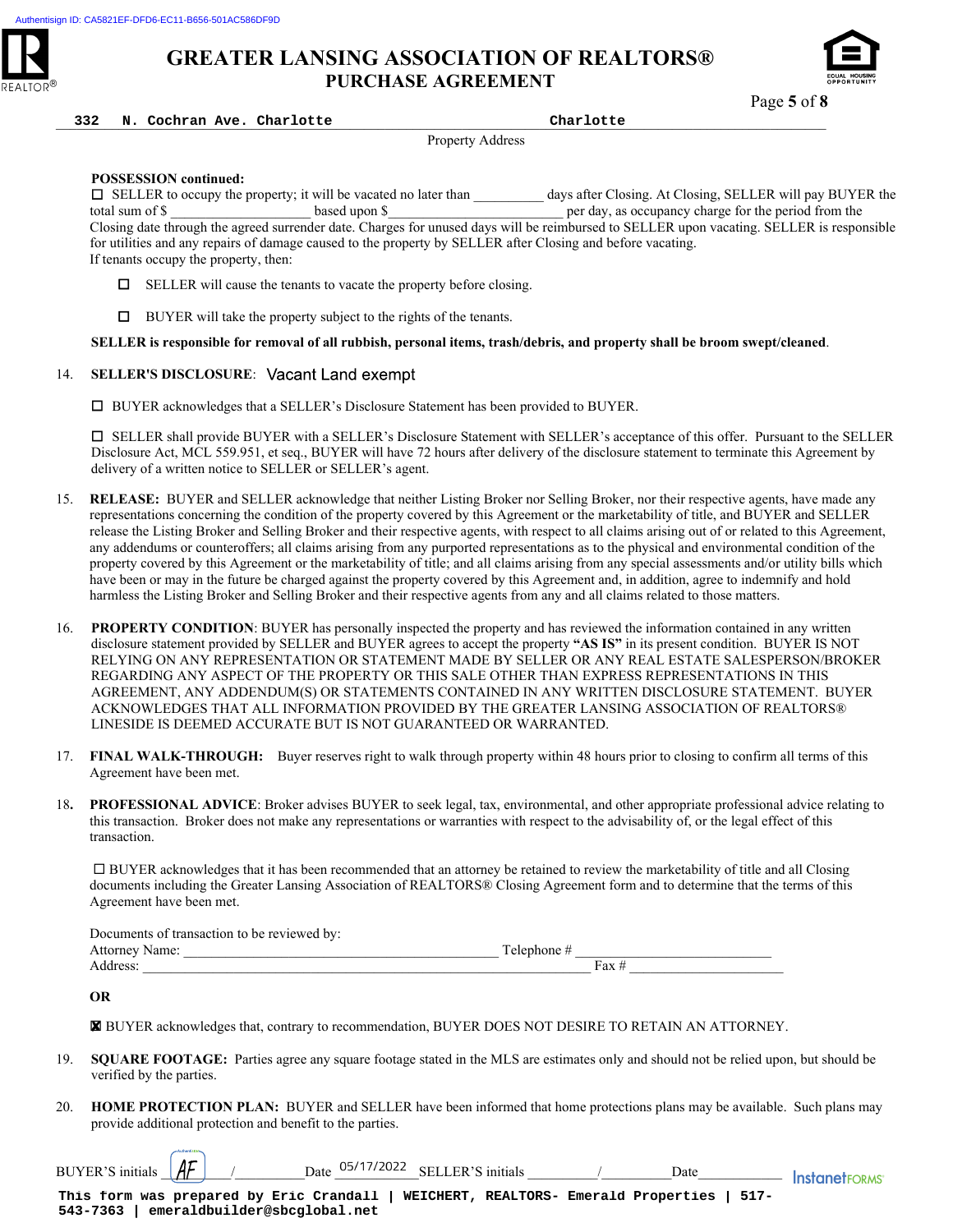



Page **6** of **8**

## \_\_\_\_\_\_\_\_\_\_\_\_\_\_\_\_\_\_\_\_\_\_\_\_\_\_\_\_\_\_\_\_\_\_\_\_\_\_\_\_\_\_\_\_\_\_\_\_\_\_\_\_\_\_\_\_\_\_\_\_\_\_\_\_\_\_\_\_\_\_\_\_\_\_\_\_\_\_\_\_\_\_\_\_\_\_\_\_\_\_\_\_\_\_\_\_\_\_\_\_\_\_\_\_\_\_\_\_\_\_ **332 N. Cochran Ave. Charlotte Charlotte**

Property Address

21. **EARNEST MONEY DEPOSIT:** BUYER'S DEPOSIT: \$ 500.00 showing BUYER'S good faith will be deposited in escrow or trust account of ATA National Title, Charlotte (BROKER/TITLECOMPANY) under current regulations of the State of Michigan. This deposit will be applied as part of the purchase price. If this offer is not accepted, or title is not marketable, or insurable, or if the terms of purchase are contingent upon BUYER'S ability to obtain a new mortgage, or if sale is on land contract subject to its sale, or if there are any other contingencies in this Agreement which cannot be met, this deposit is to be refunded. **500.00**

- 22. **LIMITATION:** BUYER and SELLER agree that any and all claims or lawsuits which they may have against the Listing Broker and its Agents and/or Selling Broker and its Agents relating to their services must be filed no more than six (6) months after the date of closing of the transaction described in this Agreement. BUYER and SELLER waive any statute of limitations to the contrary.
- 23. **MEDIATION**: BUYER and SELLER agree that any dispute related to this Agreement shall be submitted to Mediation. This Mediation shall be according to the NATIONAL ASSOCIATION OF REALTORS® rules and procedures of the Home seller's/Homebuyer's Dispute Resolution System. If the parties cannot reach a binding agreement in Mediation, they have the right to use other legal remedies. BUYER acknowledges receipt of the brochure briefly describing the Mediation System.
- 24. **TIME IS OF THE ESSENCE.** Time is of the essence in this transaction. Failure to enforce a time deadline in one or more instances shall not constitute a waiver of that time deadline or other deadlines in the future.
- 25. **ASSIGNMENT**: BUYER will not assign this Agreement without the consent of SELLER.
- 26. **AGENCY DISCLOSURE**: THE UNDERSIGNED BUYER AND SELLER EACH ACKNOWLEDGE THAT THEY HAVE READ AND SIGNED *THE DISCLOSURE REGARDING REAL ESTATE AGENCY RELATIONSHIPS*.

- OTHER: \_\_\_\_\_\_\_\_\_\_\_\_\_\_\_\_\_\_\_\_\_\_\_\_\_\_\_\_\_\_\_\_\_\_\_\_\_\_\_\_\_\_\_\_\_\_\_\_\_\_\_\_\_\_\_\_\_\_\_\_\_\_\_\_\_\_\_\_\_\_\_\_\_\_\_\_\_\_\_\_\_\_\_\_\_\_\_\_. 27. **ELECTRONIC COMMUNICATION:** As an alternative to physical delivery, the parties agree that this Agreement, any amendment or modification of this Agreement and/or any written notice or communication regarding this Agreement may be delivered to the SELLER in care of the Listing REALTOR® and the BUYER in care of the Selling REALTOR® using electronic mail or facsimile using the contact information set forth above. Any such communication shall be deemed delivered at the time it is sent or transmitted. SELLER represents and
	- warrants that an electronic email address has been provided to Listing REALTOR® from which SELLER may receive electronic mail. BUYER represents and warrants that an electronic email address has been provided to Selling REALTOR® from which BUYER may receive electronic mail. The parties agree that the electronic signatures and initials shall be deemed to be valid and binding upon the parties as if the original signatures or initials were present in the documents in the handwriting of each party.
	- 28. **ENTIRE AGREEMENT**: This written Agreement and any written addenda to it contain the entire agreement of the parties with respect to the sale of the property and supersede all negotiations, understandings or offers. No oral representations or statements will be binding, and this Agreement may be modified or amended only in writing and signed by the BUYER and SELLER. This Agreement shall be governed by and construed in accordance with the laws of the State of Michigan.

|     | escrow or trust account of ATA National Title, Charlotte (BROKER/TITLECOMPANY) under current regulations of the                                                                                                                                                                                                                                                                                                                                                                                                                                                                                                                                                                                                                                                                                                                                                                                                                                                                                                                                                                     |                                     |   |              |                            |                      |
|-----|-------------------------------------------------------------------------------------------------------------------------------------------------------------------------------------------------------------------------------------------------------------------------------------------------------------------------------------------------------------------------------------------------------------------------------------------------------------------------------------------------------------------------------------------------------------------------------------------------------------------------------------------------------------------------------------------------------------------------------------------------------------------------------------------------------------------------------------------------------------------------------------------------------------------------------------------------------------------------------------------------------------------------------------------------------------------------------------|-------------------------------------|---|--------------|----------------------------|----------------------|
|     | State of Michigan. This deposit will be applied as part of the purchase price. If this offer is not accepted, or title is not marketable, or                                                                                                                                                                                                                                                                                                                                                                                                                                                                                                                                                                                                                                                                                                                                                                                                                                                                                                                                        |                                     |   |              |                            |                      |
|     | insurable, or if the terms of purchase are contingent upon BUYER'S ability to obtain a new mortgage, or if sale is on land contract subject to<br>sale, or if there are any other contingencies in this Agreement which cannot be met, this deposit is to be refunded.                                                                                                                                                                                                                                                                                                                                                                                                                                                                                                                                                                                                                                                                                                                                                                                                              |                                     |   |              |                            |                      |
|     | If BUYER or SELLER defaults, the other party may enforce this Agreement or may cancel it, and pursue his/her legal and/or equitable<br>remedies. If the sale is not consummated, any release of the BUYER'S deposit will require an agreement signed by all parties to release the<br>deposit. If no mutual agreement can be negotiated, the person holding the deposit may, upon 30 days written notice to all parties, transfer the<br>deposit by interpleader to a court of proper jurisdiction after deducting out-of-pocket costs and legal fees. Delivery to court will release the<br>Brokers and the person holding the deposit from further liability concerning the deposit.                                                                                                                                                                                                                                                                                                                                                                                              |                                     |   |              |                            |                      |
| 22. | LIMITATION: BUYER and SELLER agree that any and all claims or lawsuits which they may have against the Listing Broker and its<br>Agents and/or Selling Broker and its Agents relating to their services must be filed no more than six (6) months after the date of closing of the<br>transaction described in this Agreement. BUYER and SELLER waive any statute of limitations to the contrary.                                                                                                                                                                                                                                                                                                                                                                                                                                                                                                                                                                                                                                                                                   |                                     |   |              |                            |                      |
| 23. | MEDIATION: BUYER and SELLER agree that any dispute related to this Agreement shall be submitted to Mediation. This Mediation sha<br>be according to the NATIONAL ASSOCIATION OF REALTORS® rules and procedures of the Home seller's/Homebuyer's Dispute<br>Resolution System. If the parties cannot reach a binding agreement in Mediation, they have the right to use other legal remedies. BUYER<br>acknowledges receipt of the brochure briefly describing the Mediation System.                                                                                                                                                                                                                                                                                                                                                                                                                                                                                                                                                                                                 |                                     |   |              |                            |                      |
| 24. | TIME IS OF THE ESSENCE. Time is of the essence in this transaction. Failure to enforce a time deadline in one or more instances shall n<br>constitute a waiver of that time deadline or other deadlines in the future.                                                                                                                                                                                                                                                                                                                                                                                                                                                                                                                                                                                                                                                                                                                                                                                                                                                              |                                     |   |              |                            |                      |
| 25. | <b>ASSIGNMENT:</b> BUYER will not assign this Agreement without the consent of SELLER.                                                                                                                                                                                                                                                                                                                                                                                                                                                                                                                                                                                                                                                                                                                                                                                                                                                                                                                                                                                              |                                     |   |              |                            |                      |
| 26. | AGENCY DISCLOSURE: THE UNDERSIGNED BUYER AND SELLER EACH ACKNOWLEDGE THAT THEY HAVE READ AND<br>SIGNED THE DISCLOSURE REGARDING REAL ESTATE AGENCY RELATIONSHIPS.                                                                                                                                                                                                                                                                                                                                                                                                                                                                                                                                                                                                                                                                                                                                                                                                                                                                                                                   |                                     |   |              |                            |                      |
|     | THE SELLING BROKER/SALESPERSON IS ACTING AS (check one):<br>$\Box$ AGENT OF THE SELLER<br><b>ID</b> BUYER'S AGENT <b>EX</b> DUAL AGENT (with written, informed consent of both BUYER and SELLER)                                                                                                                                                                                                                                                                                                                                                                                                                                                                                                                                                                                                                                                                                                                                                                                                                                                                                    |                                     |   |              |                            |                      |
| 27. | <b>ELECTRONIC COMMUNICATION:</b> As an alternative to physical delivery, the parties agree that this Agreement, any amendment or<br>modification of this Agreement and/or any written notice or communication regarding this Agreement may be delivered to the SELLER in ca<br>of the Listing REALTOR® and the BUYER in care of the Selling REALTOR® using electronic mail or facsimile using the contact<br>information set forth above. Any such communication shall be deemed delivered at the time it is sent or transmitted. SELLER represents and<br>warrants that an electronic email address has been provided to Listing REALTOR® from which SELLER may receive electronic mail. BUYI<br>represents and warrants that an electronic email address has been provided to Selling REALTOR® from which BUYER may receive electron<br>mail. The parties agree that the electronic signatures and initials shall be deemed to be valid and binding upon the parties as if the original<br>signatures or initials were present in the documents in the handwriting of each party. |                                     |   |              |                            |                      |
|     | 28. ENTIRE AGREEMENT: This written Agreement and any written addenda to it contain the entire agreement of the parties with respect to tl<br>sale of the property and supersede all negotiations, understandings or offers. No oral representations or statements will be binding, and this<br>Agreement may be modified or amended only in writing and signed by the BUYER and SELLER. This Agreement shall be governed by and<br>construed in accordance with the laws of the State of Michigan.                                                                                                                                                                                                                                                                                                                                                                                                                                                                                                                                                                                  |                                     |   |              |                            |                      |
| 29. | <b>A. BUYER'S SIGNATURE:</b>                                                                                                                                                                                                                                                                                                                                                                                                                                                                                                                                                                                                                                                                                                                                                                                                                                                                                                                                                                                                                                                        |                                     |   |              | DATE: 05/17/2022           |                      |
|     | Anthony Faulkner                                                                                                                                                                                                                                                                                                                                                                                                                                                                                                                                                                                                                                                                                                                                                                                                                                                                                                                                                                                                                                                                    |                                     | X |              |                            |                      |
|     | <b>BUYER</b> (Signature)                                                                                                                                                                                                                                                                                                                                                                                                                                                                                                                                                                                                                                                                                                                                                                                                                                                                                                                                                                                                                                                            |                                     |   | <b>BUYER</b> | $\frac{1}{\text{(Sigma)}}$ |                      |
|     |                                                                                                                                                                                                                                                                                                                                                                                                                                                                                                                                                                                                                                                                                                                                                                                                                                                                                                                                                                                                                                                                                     |                                     | X |              |                            |                      |
|     | Print Name                                                                                                                                                                                                                                                                                                                                                                                                                                                                                                                                                                                                                                                                                                                                                                                                                                                                                                                                                                                                                                                                          |                                     |   | Print Name   |                            |                      |
|     |                                                                                                                                                                                                                                                                                                                                                                                                                                                                                                                                                                                                                                                                                                                                                                                                                                                                                                                                                                                                                                                                                     |                                     |   |              |                            |                      |
|     | <b>BUYER'S</b> initials                                                                                                                                                                                                                                                                                                                                                                                                                                                                                                                                                                                                                                                                                                                                                                                                                                                                                                                                                                                                                                                             | Date 05/17/2022 SELLER'S initials / |   |              | Date                       |                      |
|     | This form was prepared by Eric Crandall   WEICHERT, REALTORS- Emerald Properties   517-<br>543-7363<br>emeraldbuilder@sbcglobal.net                                                                                                                                                                                                                                                                                                                                                                                                                                                                                                                                                                                                                                                                                                                                                                                                                                                                                                                                                 |                                     |   |              |                            | <b>InstanetFORMS</b> |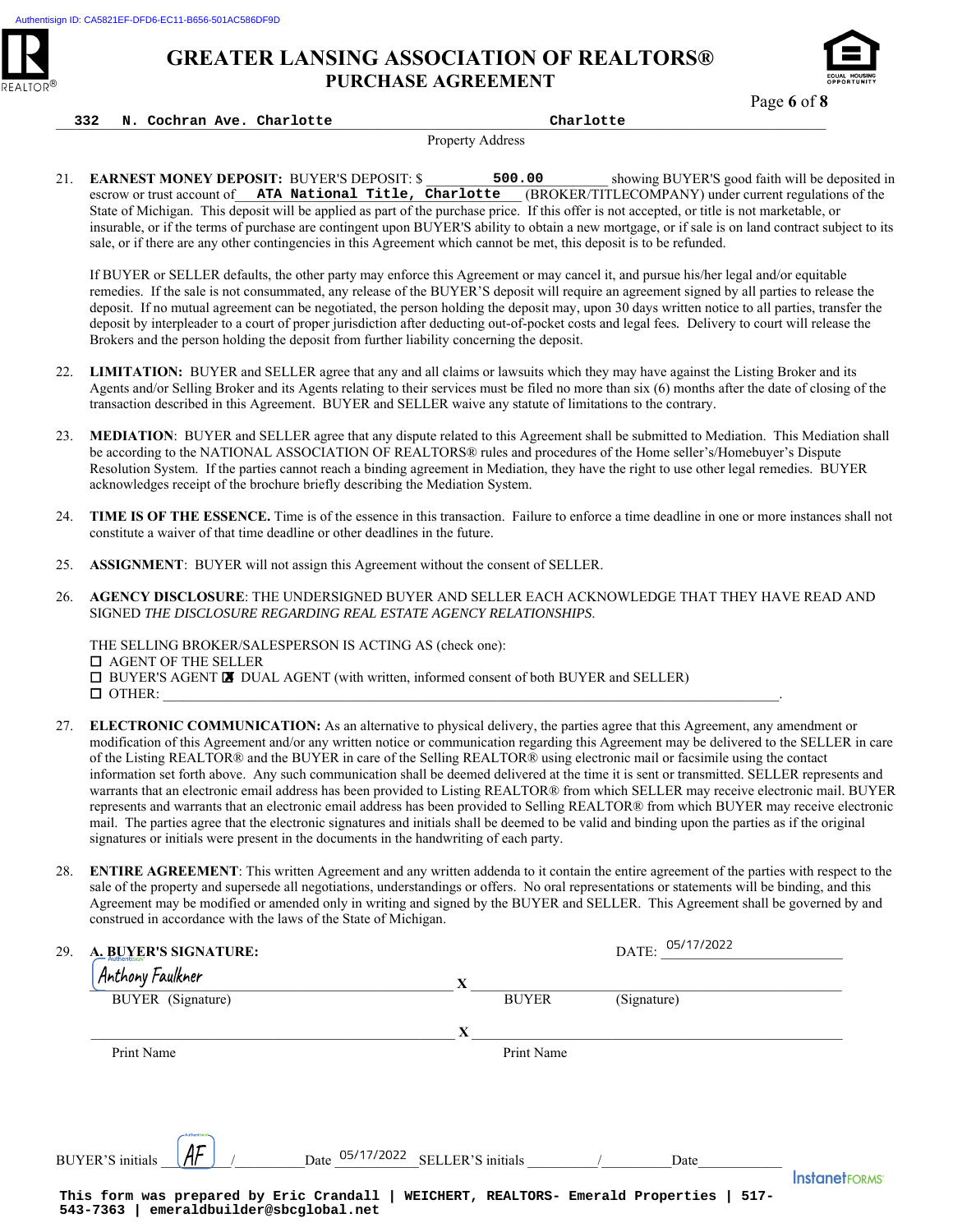

|     | 332                                                 | N. Cochran Ave. Charlotte |                                                                                                                                                                                                                                                                                                                                       | Charlotte | rage $\prime$ 01 $\sigma$                                                                                                                                                                                                                                                                                                                                                                                                                                                                                                    |
|-----|-----------------------------------------------------|---------------------------|---------------------------------------------------------------------------------------------------------------------------------------------------------------------------------------------------------------------------------------------------------------------------------------------------------------------------------------|-----------|------------------------------------------------------------------------------------------------------------------------------------------------------------------------------------------------------------------------------------------------------------------------------------------------------------------------------------------------------------------------------------------------------------------------------------------------------------------------------------------------------------------------------|
|     |                                                     |                           | Property Address                                                                                                                                                                                                                                                                                                                      |           |                                                                                                                                                                                                                                                                                                                                                                                                                                                                                                                              |
|     |                                                     |                           | BUYER ACKNOWLEDGES RECEIPT OF A COPY OF THIS AGREEMENT PAGES 1 THROUGH 8.                                                                                                                                                                                                                                                             |           |                                                                                                                                                                                                                                                                                                                                                                                                                                                                                                                              |
|     |                                                     |                           |                                                                                                                                                                                                                                                                                                                                       |           |                                                                                                                                                                                                                                                                                                                                                                                                                                                                                                                              |
|     |                                                     |                           |                                                                                                                                                                                                                                                                                                                                       |           |                                                                                                                                                                                                                                                                                                                                                                                                                                                                                                                              |
|     |                                                     |                           | Received By $(REALTOR^*)$                                                                                                                                                                                                                                                                                                             |           |                                                                                                                                                                                                                                                                                                                                                                                                                                                                                                                              |
|     |                                                     |                           |                                                                                                                                                                                                                                                                                                                                       |           |                                                                                                                                                                                                                                                                                                                                                                                                                                                                                                                              |
|     |                                                     |                           |                                                                                                                                                                                                                                                                                                                                       |           |                                                                                                                                                                                                                                                                                                                                                                                                                                                                                                                              |
|     |                                                     |                           | B. SELLER'S ACKNOWLEDGEMENT: SELLER'S SIGNATURE ACKNOWLEDGES RECEIPT OF PAGES 1 THROUGH 8                                                                                                                                                                                                                                             |           |                                                                                                                                                                                                                                                                                                                                                                                                                                                                                                                              |
|     |                                                     |                           |                                                                                                                                                                                                                                                                                                                                       |           | $\text{DATE:}\underbrace{\qquad \qquad }_{\qquad \qquad \qquad \qquad }\qquad \qquad \qquad ~~\qquad \qquad ~~\qquad \qquad ~~\qquad \qquad ~~\qquad \qquad ~~\qquad \qquad ~~\qquad \qquad ~~\qquad \qquad ~~\qquad \qquad ~~\qquad \qquad ~~\qquad \qquad ~~\qquad \qquad ~~\qquad \qquad ~~\qquad \qquad ~~\qquad \qquad ~~\qquad \qquad ~~\qquad \qquad ~~\qquad \qquad ~~\qquad \qquad ~~\qquad \qquad ~~\qquad \qquad ~~\qquad \qquad ~~\qquad \qquad ~~\qquad \qquad ~~\qquad \qquad ~~\qquad \qquad ~~\qquad \qquad$ |
|     |                                                     |                           |                                                                                                                                                                                                                                                                                                                                       |           |                                                                                                                                                                                                                                                                                                                                                                                                                                                                                                                              |
|     | SELLER (Signature)                                  |                           | $X$ <sub>——</sub>                                                                                                                                                                                                                                                                                                                     |           | SELLER (Signature)                                                                                                                                                                                                                                                                                                                                                                                                                                                                                                           |
|     |                                                     |                           | $\mathbf{X}$ $\overline{\mathbf{P}$ $\mathbf{P}$ $\mathbf{P}$ $\mathbf{P}$ $\mathbf{P}$ $\mathbf{P}$ $\mathbf{P}$ $\mathbf{P}$ $\mathbf{P}$ $\mathbf{P}$ $\mathbf{P}$ $\mathbf{P}$ $\mathbf{P}$ $\mathbf{P}$ $\mathbf{P}$ $\mathbf{P}$ $\mathbf{P}$ $\mathbf{P}$ $\mathbf{P}$ $\mathbf{P}$ $\mathbf{P}$ $\mathbf{P}$ $\mathbf{P}$ $\$ |           |                                                                                                                                                                                                                                                                                                                                                                                                                                                                                                                              |
|     | Print Name                                          |                           |                                                                                                                                                                                                                                                                                                                                       |           |                                                                                                                                                                                                                                                                                                                                                                                                                                                                                                                              |
| 30. | <b>SELLER'S RESPONSE: The offer is</b>              |                           |                                                                                                                                                                                                                                                                                                                                       |           |                                                                                                                                                                                                                                                                                                                                                                                                                                                                                                                              |
|     | $\square$ ACCEPTED AS WRITTEN<br>$\square$ REJECTED |                           |                                                                                                                                                                                                                                                                                                                                       |           |                                                                                                                                                                                                                                                                                                                                                                                                                                                                                                                              |
|     | $\square$ AMENDED AS FOLLOWS:                       |                           |                                                                                                                                                                                                                                                                                                                                       |           |                                                                                                                                                                                                                                                                                                                                                                                                                                                                                                                              |
|     |                                                     |                           |                                                                                                                                                                                                                                                                                                                                       |           |                                                                                                                                                                                                                                                                                                                                                                                                                                                                                                                              |
|     |                                                     |                           |                                                                                                                                                                                                                                                                                                                                       |           |                                                                                                                                                                                                                                                                                                                                                                                                                                                                                                                              |
|     |                                                     |                           |                                                                                                                                                                                                                                                                                                                                       |           |                                                                                                                                                                                                                                                                                                                                                                                                                                                                                                                              |
|     |                                                     |                           |                                                                                                                                                                                                                                                                                                                                       |           |                                                                                                                                                                                                                                                                                                                                                                                                                                                                                                                              |
|     |                                                     |                           |                                                                                                                                                                                                                                                                                                                                       |           |                                                                                                                                                                                                                                                                                                                                                                                                                                                                                                                              |
|     |                                                     |                           |                                                                                                                                                                                                                                                                                                                                       |           |                                                                                                                                                                                                                                                                                                                                                                                                                                                                                                                              |
|     |                                                     |                           |                                                                                                                                                                                                                                                                                                                                       |           |                                                                                                                                                                                                                                                                                                                                                                                                                                                                                                                              |
|     |                                                     |                           |                                                                                                                                                                                                                                                                                                                                       |           |                                                                                                                                                                                                                                                                                                                                                                                                                                                                                                                              |
|     |                                                     |                           |                                                                                                                                                                                                                                                                                                                                       |           |                                                                                                                                                                                                                                                                                                                                                                                                                                                                                                                              |
|     |                                                     |                           |                                                                                                                                                                                                                                                                                                                                       |           |                                                                                                                                                                                                                                                                                                                                                                                                                                                                                                                              |
|     |                                                     |                           |                                                                                                                                                                                                                                                                                                                                       |           |                                                                                                                                                                                                                                                                                                                                                                                                                                                                                                                              |
|     |                                                     |                           |                                                                                                                                                                                                                                                                                                                                       |           |                                                                                                                                                                                                                                                                                                                                                                                                                                                                                                                              |
|     |                                                     |                           |                                                                                                                                                                                                                                                                                                                                       |           |                                                                                                                                                                                                                                                                                                                                                                                                                                                                                                                              |
| 31. |                                                     |                           | ALL OTHER TERMS AND CONDITIONS REMAIN UNCHANGED.                                                                                                                                                                                                                                                                                      |           |                                                                                                                                                                                                                                                                                                                                                                                                                                                                                                                              |
| 32. |                                                     |                           | MULTIPLE OFFERS: BUYER'S ACCEPTANCE OF ANY COUNTER OFFER MADE BY SELLER WILL BE BINDING ON THE                                                                                                                                                                                                                                        |           |                                                                                                                                                                                                                                                                                                                                                                                                                                                                                                                              |
|     |                                                     |                           | SELLER ONLY WHEN AND IF THE SELLER SIGNS BELOW ACCEPTING AND ACKNOWLEDGING RECEIPT BY SELLER (<br>THE BUYER'S ACCEPTANCE OF SELLER'S COUNTER OFFER. IF SELLER RECEIVES MULTIPLE OFFERS OR MULTIPLE                                                                                                                                    |           |                                                                                                                                                                                                                                                                                                                                                                                                                                                                                                                              |
|     |                                                     |                           | ACCEPTANCES OF COUNTER OFFERS PRIOR TO THE WRITTEN ACCEPTANCE AND ACKNOWLEDGEMENT BY SELLER OF .                                                                                                                                                                                                                                      |           |                                                                                                                                                                                                                                                                                                                                                                                                                                                                                                                              |
|     | WILL BE BOUND.                                      |                           | ACCEPTED COUNTER OFFER, SELLER WILL BE ENTITLED TO CHOOSE CONCLUSIVELY THE TRANSACTION BY WHICH SE                                                                                                                                                                                                                                    |           |                                                                                                                                                                                                                                                                                                                                                                                                                                                                                                                              |
| 33. |                                                     |                           | SELLER LIABILITY: SELLER UNDERSTANDS THAT CONSUMMATION OF THE SALE OR TRANSFER OF THE PROPERTY                                                                                                                                                                                                                                        |           |                                                                                                                                                                                                                                                                                                                                                                                                                                                                                                                              |
|     |                                                     |                           | DESCRIBED IN THIS AGREEMENT WILL NOT RELIEVE SELLER OF ANY LIABILITY THAT SELLER MAY HAVE UNDER                                                                                                                                                                                                                                       |           |                                                                                                                                                                                                                                                                                                                                                                                                                                                                                                                              |
|     | THE LENDER OR REQUIRED BY LAW OR REGULATION.        |                           | MORTGAGE(S) OR OTHER INDEBTEDNESS TO WHICH THE PROPERTY IS SUBJECT UNLESS OTHERWISE AGREED TO                                                                                                                                                                                                                                         |           |                                                                                                                                                                                                                                                                                                                                                                                                                                                                                                                              |
|     |                                                     |                           |                                                                                                                                                                                                                                                                                                                                       |           |                                                                                                                                                                                                                                                                                                                                                                                                                                                                                                                              |
|     |                                                     |                           | BUYER'S initials 1 Date SELLER'S initials 1 Date                                                                                                                                                                                                                                                                                      |           |                                                                                                                                                                                                                                                                                                                                                                                                                                                                                                                              |
|     |                                                     |                           |                                                                                                                                                                                                                                                                                                                                       |           | <b>InstanetF</b>                                                                                                                                                                                                                                                                                                                                                                                                                                                                                                             |
|     | 517-543-7363 emeraldbuilder@sbcglobal.net           |                           | This form was prepared by Eric Crandall   WEICHERT, REALTORS- Emerald Properties                                                                                                                                                                                                                                                      |           |                                                                                                                                                                                                                                                                                                                                                                                                                                                                                                                              |

- 31. ALL OTHER TERMS AND CONDITIONS REMAIN UNCHANGED.
- 32. MULTIPLE OFFERS: BUYER'S ACCEPTANCE OF ANY COUNTER OFFER MADE BY SELLER WILL BE BINDING ON THE SELLER ONLY WHEN AND IF THE SELLER SIGNS BELOW ACCEPTING AND ACKNOWLEDGING RECEIPT BY SELLER OF THE BUYER'S ACCEPTANCE OF SELLER'S COUNTER OFFER. *IF SELLER RECEIVES MULTIPLE OFFERS OR MULTIPLE ACCEPTANCES OF COUNTER OFFERS PRIOR TO THE WRITTEN ACCEPTANCE AND ACKNOWLEDGEMENT BY SELLER OF AN ACCEPTED COUNTER OFFER, SELLER WILL BE ENTITLED TO CHOOSE CONCLUSIVELY THE TRANSACTION BY WHICH SELLER WILL BE BOUND.*
- 33. SELLER LIABILITY: SELLER UNDERSTANDS THAT CONSUMMATION OF THE SALE OR TRANSFER OF THE PROPERTY DESCRIBED IN THIS AGREEMENT WILL NOT RELIEVE SELLER OF ANY LIABILITY THAT SELLER MAY HAVE UNDER THE MORTGAGE(S) OR OTHER INDEBTEDNESS TO WHICH THE PROPERTY IS SUBJECT UNLESS OTHERWISE AGREED TO BY THE LENDER OR REQUIRED BY LAW OR REGULATION.

| BUY.<br>Œ. | Jate | SEI<br>nıtıals<br>$\sim$ |  | Jate |  |
|------------|------|--------------------------|--|------|--|
|            |      |                          |  |      |  |